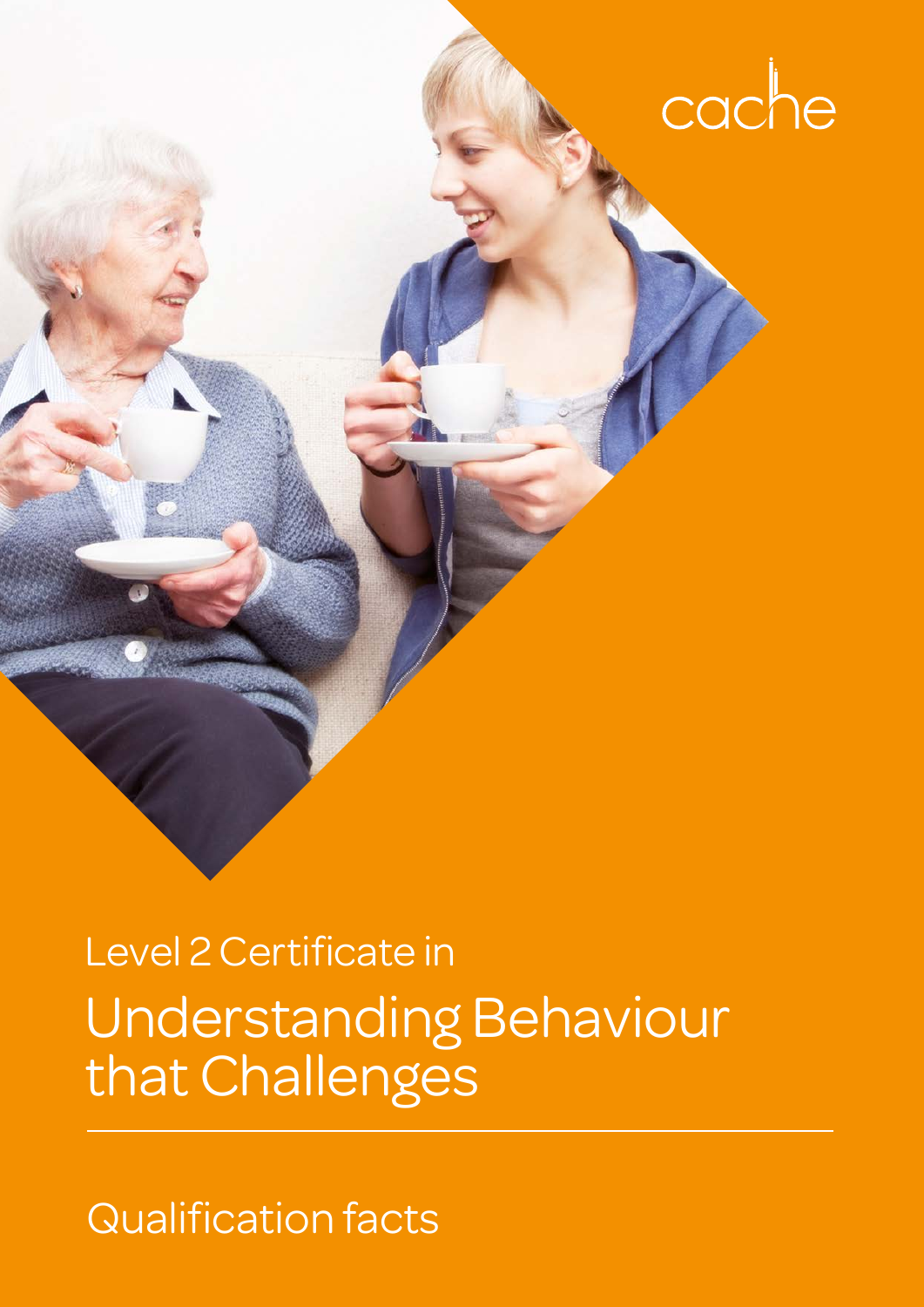# QRN: 603/1062/5 NCFE CACHE Level 2 Certificate in Understanding Behaviour that **Challenges**

# aut this qualification

This qualification is designed to increase learners' awareness and understanding of behaviour that challenges and its effects.

By completing the qualification, learners will develop in-depth knowledge of behaviour that challenges, which could support progression onto other appropriate qualifications and into relevant employment in the health and social care sector. This qualification would be valuable to learners already working in education and health and social care settings.

There are no specific recommended prior learning requirements for this qualification. However, learners may find it helpful if they've already achieved a Level 1 qualification in healthcare, social care, childcare or supporting learning.

#### Entry requirements:

Learners should be at least 16 years old. We do not set any other entry requirements but colleges or training providers may have their own guidelines.

# Experience in the workplace:

Learners do not need to be working or undertaking practical placements to take this qualification.

#### Qualification structure:

In order to achieve this qualification learners must successfully complete 4 mandatory units.

The qualification comprises:

- Total Guided Learning Hours: 130
- Total Qualification Time: 153

| Unit ref no. | Title                                                                                                         | Unit type | Level          | <b>GLH</b> | <b>NGLH</b> |
|--------------|---------------------------------------------------------------------------------------------------------------|-----------|----------------|------------|-------------|
| D/615/4809   | Understand behaviour that challenges                                                                          | Knowledge | $\overline{c}$ | 31         | 6           |
| K/615/4845   | Understand how to support positive behaviour                                                                  | Knowledge | 2              | 38         | 6           |
| Y/615/4811   | Understand the importance of effective communication<br>and the management of behaviour that challenges       | Knowledge | $\overline{c}$ | 36         | 6           |
| K/615/4814   | Understand the role of reflection and support for those<br>involved in incidents of behaviour that challenges | Knowledge | 2              | 25         | 5           |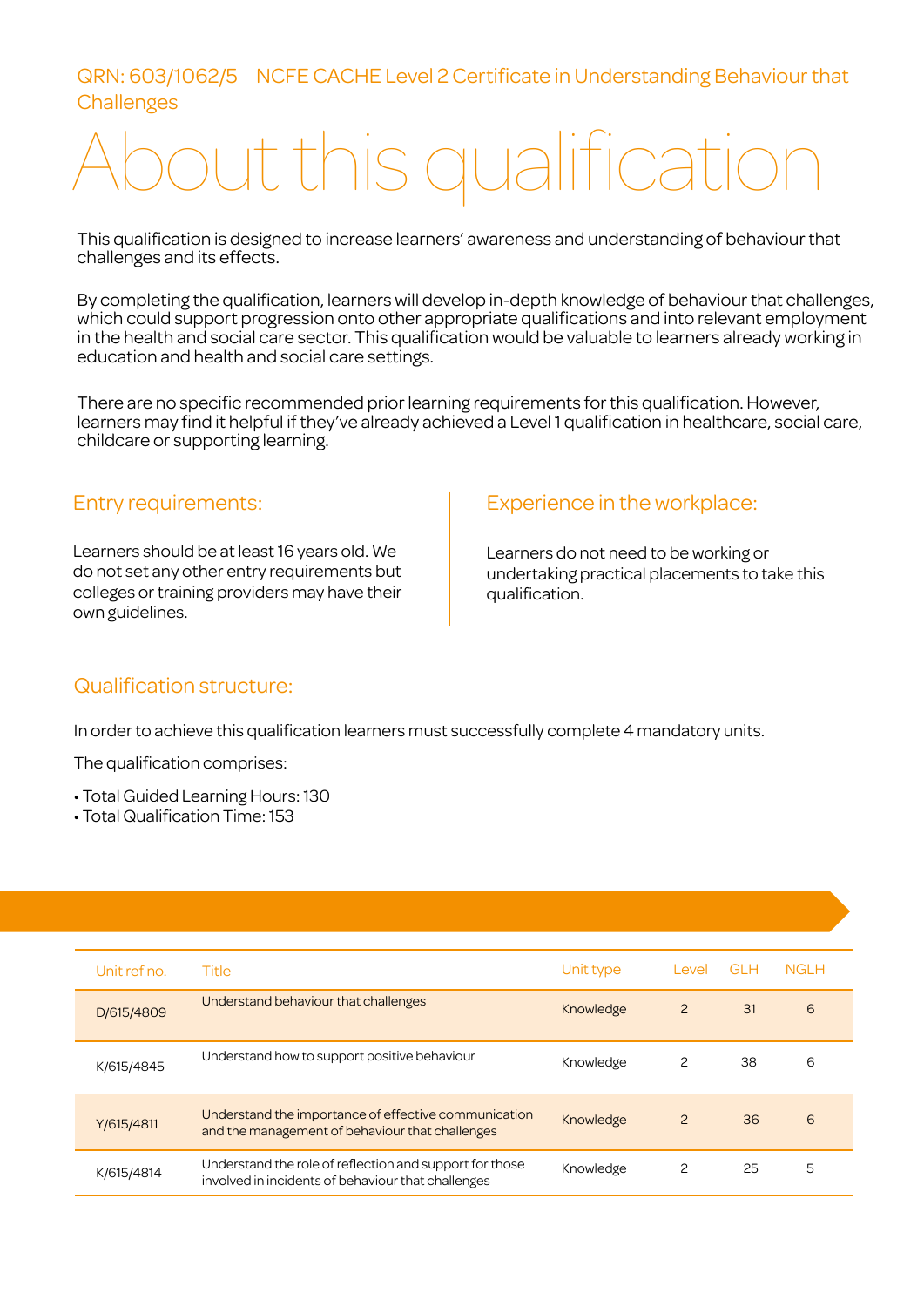#### Assessment

All units will be individually internally assessed using a range of methods which could include written assignments or tasks.

# Progression [or career opportunities]

This qualification provides progression to a number of qualifications including:

- Level 2 and 3 Diploma in Health and Social Care
- Level 2 qualifications in Mental Health
- Level 2 Certificate in Principles of Working with Individuals with Learning Disabilities
- Level 2 and 3 Certificates in Understanding Autism
- Level 2 and 3 qualifications for the Children and Young People's Workforce.
- Level 2 and 3 qualifications in Understanding Dementia

# For more information

Full details of this qualification can be found on our website, www.cache.org.uk or our secure Centre website cachezone.

Resources to support the delivery and assessment of this qualification have been developed and will be available through Learning Curve Group. For more information please visit www.learningcurvegroup. co.uk or contact Learning Curve Group on 01388 777 129.

We continually invest in high quality qualifications for the health, care, early years and education sectors. Written and developed by experts, they have helped millions of learners across the world to raise professional standards, earning us a reputation for excellence and leadership across the sector. Our continued dedication to those who care for children, young people and adults means that our qualifications will continue to meet the needs of the modern workforce.